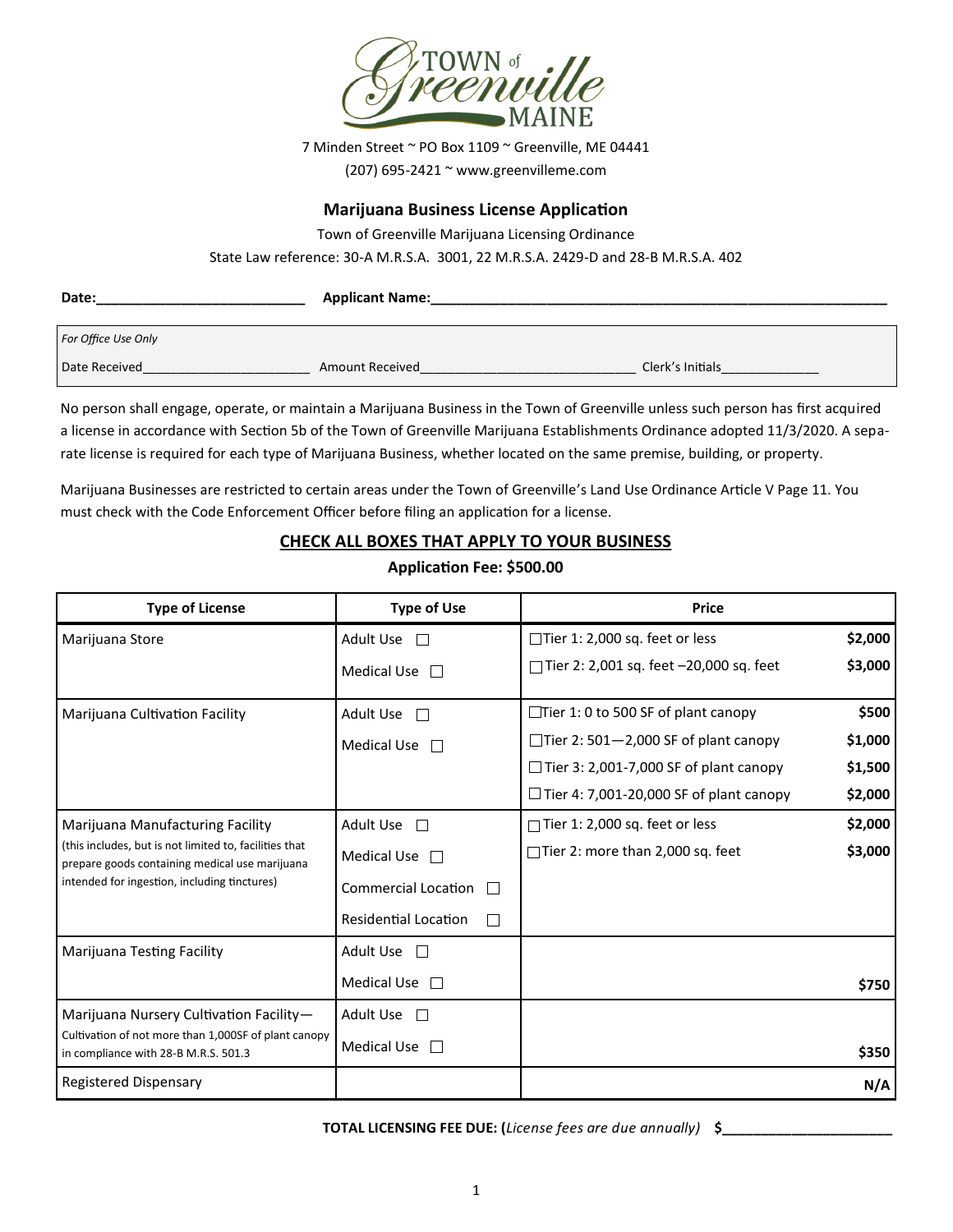| President or Individual Owner of Business (if a corporation, please provide a completed Ownership Affidavit attached):                                                                                                         |
|--------------------------------------------------------------------------------------------------------------------------------------------------------------------------------------------------------------------------------|
|                                                                                                                                                                                                                                |
|                                                                                                                                                                                                                                |
|                                                                                                                                                                                                                                |
|                                                                                                                                                                                                                                |
|                                                                                                                                                                                                                                |
| Emergency Contact Email Address: North American Control of the Control of the Control of the Control of the Control of the Control of the Control of the Control of the Control of the Control of the Control of the Control o |
|                                                                                                                                                                                                                                |
|                                                                                                                                                                                                                                |
|                                                                                                                                                                                                                                |
|                                                                                                                                                                                                                                |
|                                                                                                                                                                                                                                |
|                                                                                                                                                                                                                                |
|                                                                                                                                                                                                                                |
|                                                                                                                                                                                                                                |
| Have you ever been issued a notice of violation by any state or municipality related to a Marijuana Business? If so, explain:                                                                                                  |
|                                                                                                                                                                                                                                |
|                                                                                                                                                                                                                                |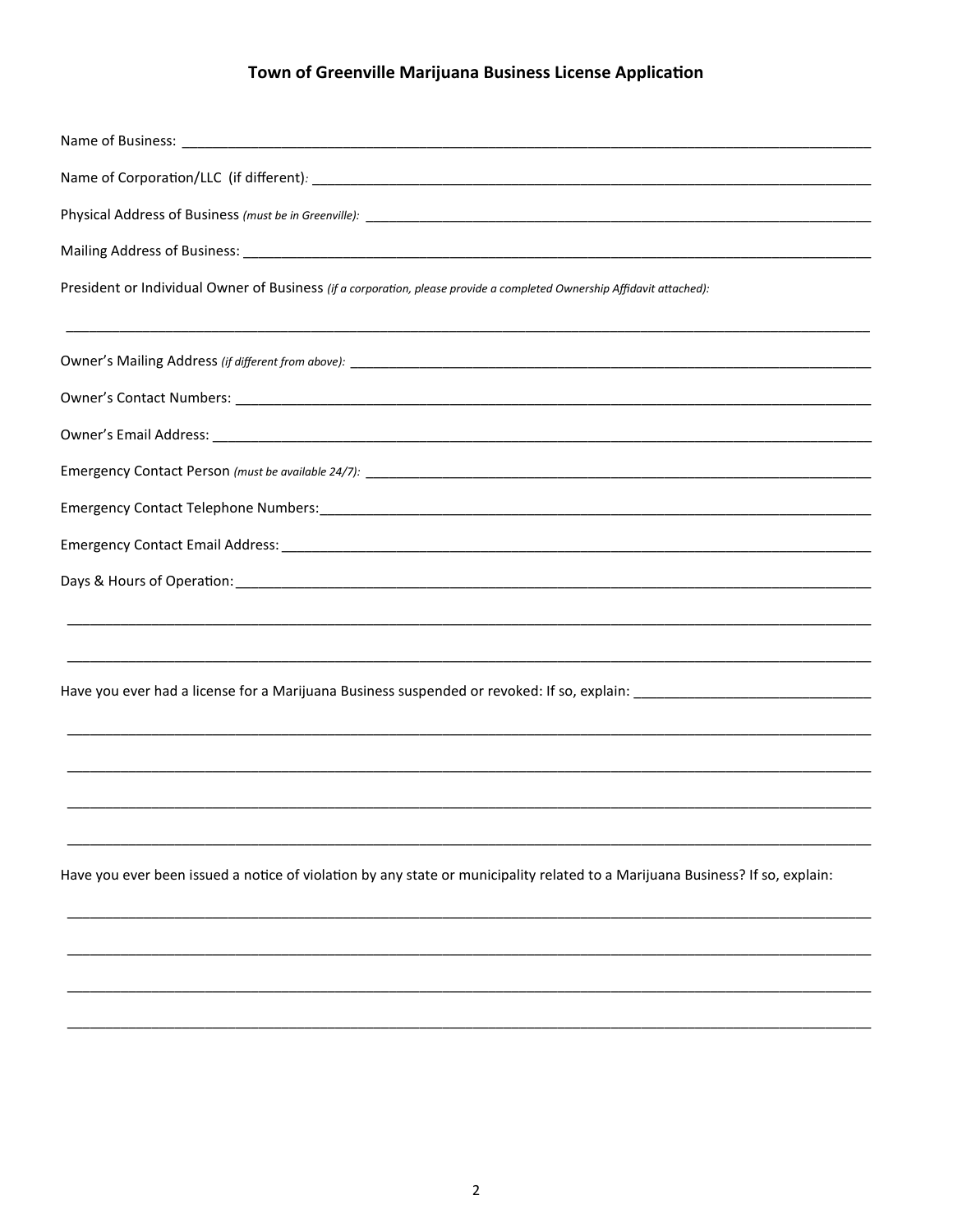Have you ever been convicted of a criminal violation arising out of the operation of a Marijuana Business? If so, provide the date, jurisdiction, nature of the offense, and any penalty or penalties assessed. \_\_

\_\_\_\_\_\_\_\_\_\_\_\_\_\_\_\_\_\_\_\_\_\_\_\_\_\_\_\_\_\_\_\_\_\_\_\_\_\_\_\_\_\_\_\_\_\_\_\_\_\_\_\_\_\_\_\_\_\_\_\_\_\_\_\_\_\_\_\_\_\_\_\_\_\_\_\_\_\_\_\_\_\_\_\_\_\_\_\_\_\_\_\_\_\_\_\_\_\_\_\_\_\_\_\_\_

\_\_\_\_\_\_\_\_\_\_\_\_\_\_\_\_\_\_\_\_\_\_\_\_\_\_\_\_\_\_\_\_\_\_\_\_\_\_\_\_\_\_\_\_\_\_\_\_\_\_\_\_\_\_\_\_\_\_\_\_\_\_\_\_\_\_\_\_\_\_\_\_\_\_\_\_\_\_\_\_\_\_\_\_\_\_\_\_\_\_\_\_\_\_\_\_\_\_\_\_\_\_\_\_\_

\_\_\_\_\_\_\_\_\_\_\_\_\_\_\_\_\_\_\_\_\_\_\_\_\_\_\_\_\_\_\_\_\_\_\_\_\_\_\_\_\_\_\_\_\_\_\_\_\_\_\_\_\_\_\_\_\_\_\_\_\_\_\_\_\_\_\_\_\_\_\_\_\_\_\_\_\_\_\_\_\_\_\_\_\_\_\_\_\_\_\_\_\_\_\_\_\_\_\_\_\_\_\_\_\_

Have you, within 10 years of the date of this application, been convicted of selling marijuana, alcohol, or scheduled drugs to a minor? If so, provide the date, jurisdiction, nature of the offense and any penalty or penalties assessed:

\_\_\_\_\_\_\_\_\_\_\_\_\_\_\_\_\_\_\_\_\_\_\_\_\_\_\_\_\_\_\_\_\_\_\_\_\_\_\_\_\_\_\_\_\_\_\_\_\_\_\_\_\_\_\_\_\_\_\_\_\_\_\_\_\_\_\_\_\_\_\_\_\_\_\_\_\_\_\_\_\_\_\_\_\_\_\_\_\_\_\_\_\_\_\_\_\_\_\_\_\_\_\_\_\_

\_\_\_\_\_\_\_\_\_\_\_\_\_\_\_\_\_\_\_\_\_\_\_\_\_\_\_\_\_\_\_\_\_\_\_\_\_\_\_\_\_\_\_\_\_\_\_\_\_\_\_\_\_\_\_\_\_\_\_\_\_\_\_\_\_\_\_\_\_\_\_\_\_\_\_\_\_\_\_\_\_\_\_\_\_\_\_\_\_\_\_\_\_\_\_\_\_\_\_\_\_\_\_\_\_

\_\_\_\_\_\_\_\_\_\_\_\_\_\_\_\_\_\_\_\_\_\_\_\_\_\_\_\_\_\_\_\_\_\_\_\_\_\_\_\_\_\_\_\_\_\_\_\_\_\_\_\_\_\_\_\_\_\_\_\_\_\_\_\_\_\_\_\_\_\_\_\_\_\_\_\_\_\_\_\_\_\_\_\_\_\_\_\_\_\_\_\_\_\_\_\_\_\_\_\_\_\_\_\_\_

What interest do you have in the business premises for which licensure is sought (e.g. deed, lease, purchase and sale agreement, etc.)? Attach deed, or notarized and signed lease, if this is the source of your interest.

\_\_\_\_\_\_\_\_\_\_\_\_\_\_\_\_\_\_\_\_\_\_\_\_\_\_\_\_\_\_\_\_\_\_\_\_\_\_\_\_\_\_\_\_\_\_\_\_\_\_\_\_\_\_\_\_\_\_\_\_\_\_\_\_\_\_\_\_\_\_\_\_\_\_\_\_\_\_\_\_\_\_\_\_\_\_\_\_\_\_\_\_\_\_\_\_\_\_\_\_\_\_\_\_\_

\_\_\_\_\_\_\_\_\_\_\_\_\_\_\_\_\_\_\_\_\_\_\_\_\_\_\_\_\_\_\_\_\_\_\_\_\_\_\_\_\_\_\_\_\_\_\_\_\_\_\_\_\_\_\_\_\_\_\_\_\_\_\_\_\_\_\_\_\_\_\_\_\_\_\_\_\_\_\_\_\_\_\_\_\_\_\_\_\_\_\_\_\_\_\_\_\_\_\_\_\_\_\_\_\_

\_\_\_\_\_\_\_\_\_\_\_\_\_\_\_\_\_\_\_\_\_\_\_\_\_\_\_\_\_\_\_\_\_\_\_\_\_\_\_\_\_\_\_\_\_\_\_\_\_\_\_\_\_\_\_\_\_\_\_\_\_\_\_\_\_\_\_\_\_\_\_\_\_\_\_\_\_\_\_\_\_\_\_\_\_\_\_\_\_\_\_\_\_\_\_\_\_\_\_\_\_\_\_\_\_

Please provide attested copies of the Certificate of Good Standing and Certificate of Incorporation if the Applicant is a corporation, Articles of Organization and Operating Agreement if the Applicant is a limited liability company, Evidence of Partnership if the Applicant is a partnership, or Articles of Association and Bylaws if the Applicant is an association.

\_\_\_\_\_\_\_\_\_\_\_\_\_\_\_\_\_\_\_\_\_\_\_\_\_\_\_\_\_\_\_\_\_\_\_\_\_\_\_\_\_\_\_\_\_\_\_\_\_\_\_\_\_\_\_\_\_\_\_\_\_\_\_\_\_\_\_\_\_\_\_\_\_\_\_\_\_\_\_\_\_\_\_\_\_\_\_\_\_\_\_\_\_\_\_\_\_\_\_\_\_\_\_\_\_

Evidence of State and other required approvals

 a) Copies of all applications and approvals for Conditional Licenses for all adult use marijuana establishments, as required in the rules adopted pursuant to 28-B MRS SS 101 *et seq.*

 b) Copies of all applications and evidence of state approvals for all medical marijuana establishments, including copies of valid Individual identification cards and registry identification cards as required in the rules adopted pursuant to 22 MRS SS 2421 et seq..(See Sections 6.c.2) a&b regarding confidentiality.

c) Evidence that all state laws and regulations will be adhered to, including state and federal electrical codes.

 d) Verification of the State of Maine Sales Tax Identification Number, as required for adult use marijuana retail stores and adult use marijuana nursery cultivation facilities.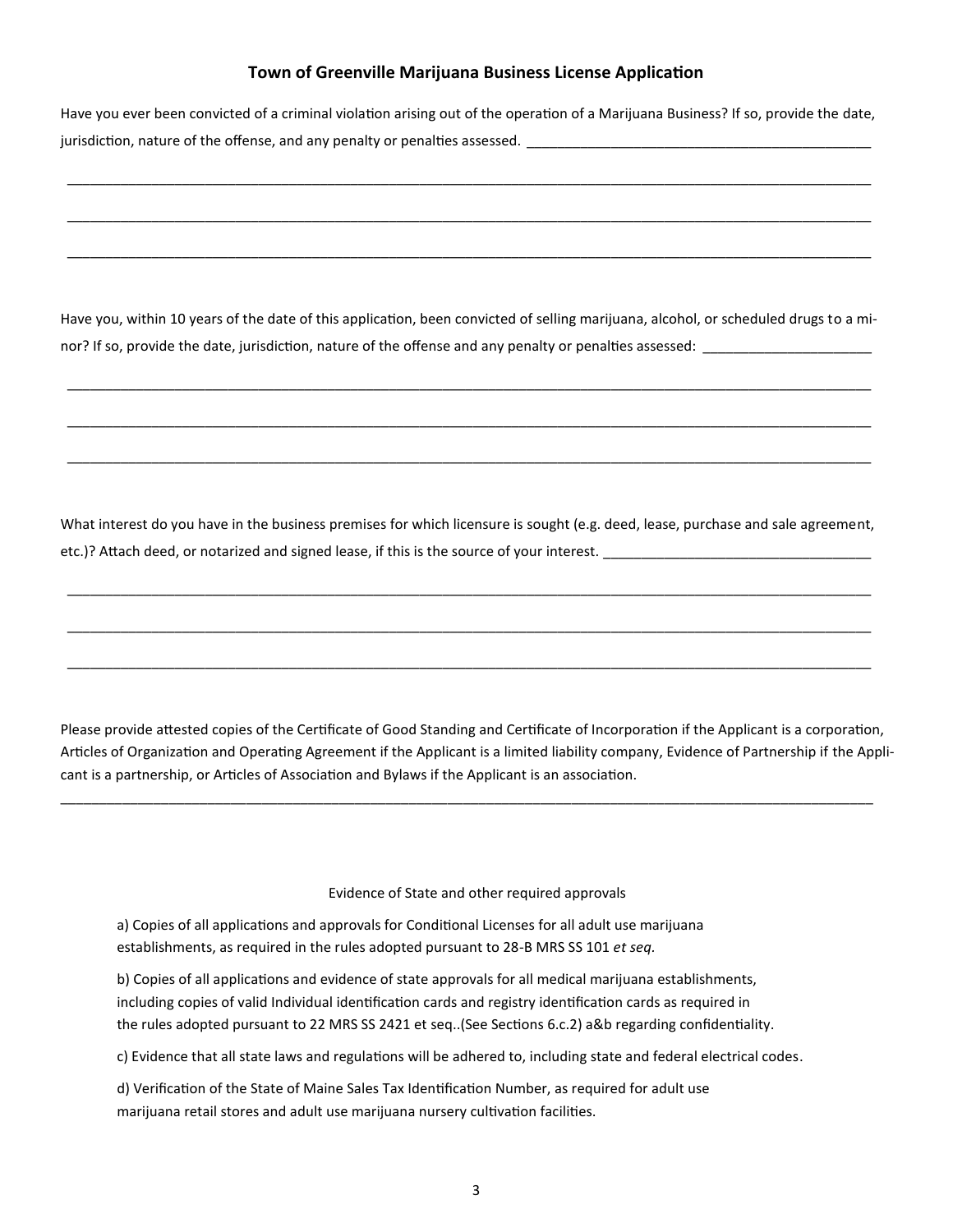#### **Town of Greenville Marijuana Business Annual Renewal Application Required**

A separate annual Marijuana Business License Renewal Application is required for each type of marijuana establishment and it must be obtained from the Town of Greenville Municipal Office. The applicable Marijuana Business Establishment License is not transferable. A new license must be obtained from the Greenville Municipal Office for a change of ownership or change in location for each marijuana establishment. The Town of Greenville will not refund any Marijuana Business License Application fee, regardless of the circumstances of the application withdrawal.

I certify all the information in this application form and accompanying materials is true and accurate to the best of my knowledge.

 $\overline{\phantom{a}}$  , and the contribution of the contribution of the contribution of the contribution of the contribution of the contribution of the contribution of the contribution of the contribution of the contribution of the

| Signature                                             |                              | Date          |
|-------------------------------------------------------|------------------------------|---------------|
| For Office Use Only                                   |                              |               |
| Code Enforcement Officer Recommendation:<br>Comments: | Approve or Deny              | Date:         |
| Police Department Recommendation:<br>Comments:        | Approve or Deny              | Date:         |
| Fire Department Recommendation:<br>Comments:          | Approve or Deny              | Date:         |
| Planning Board Recommendation:<br>Comments:           | Approve or Deny              | Date:         |
| Select Board Recommendation:                          | Approve or Deny              | Date:         |
|                                                       |                              |               |
| <b>Bonita DuBien</b>                                  |                              | Eugene Murray |
| <b>Newton Pierce</b>                                  | Signature: _________________ | Janet Chasse  |
|                                                       |                              |               |
| <b>Richard Peat</b>                                   |                              |               |
|                                                       | $\overline{4}$               |               |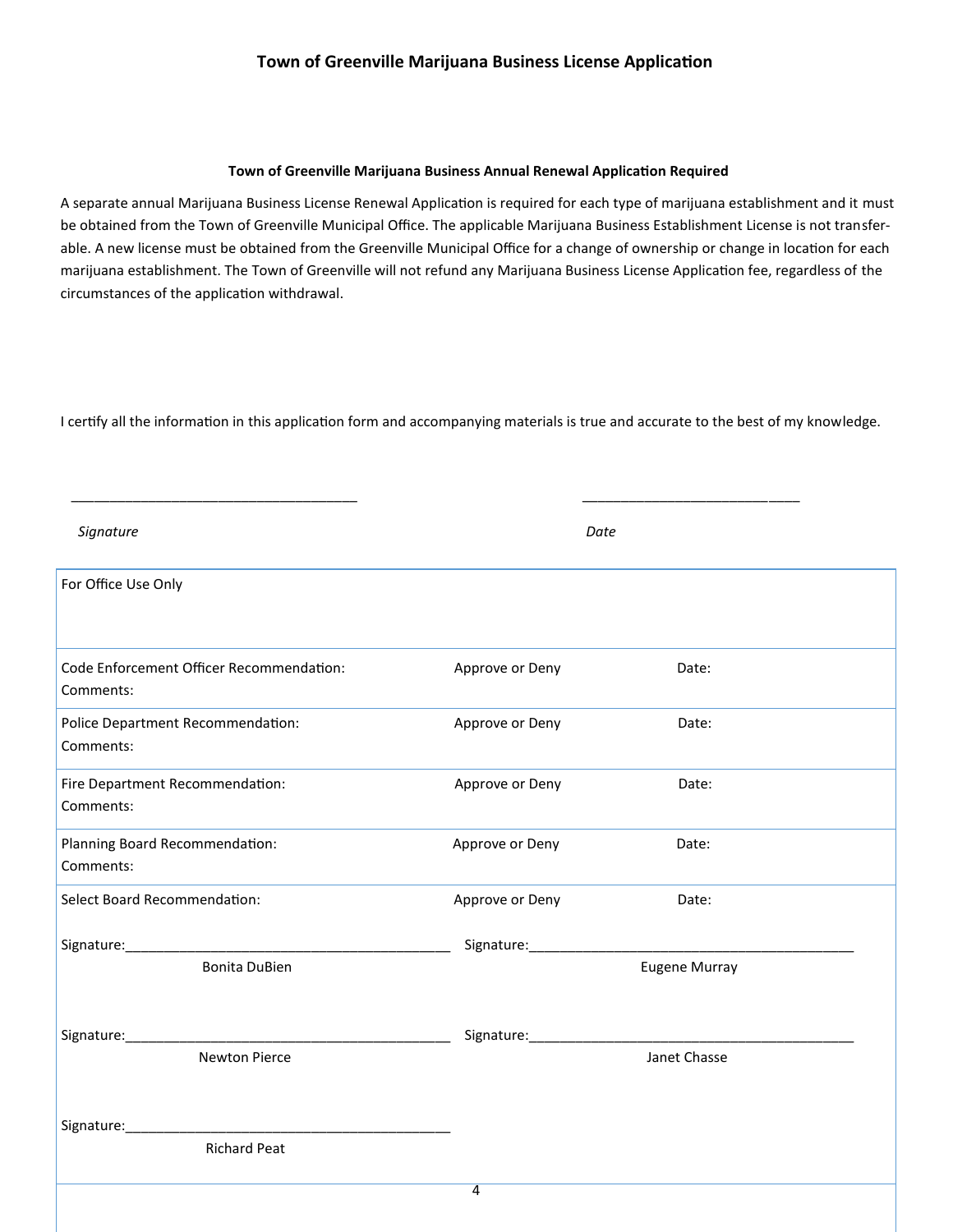*Ownership Affidavit for Marijuana Business License*

| thereby state and affirm to the best of my knowledge, that the following individuals represent all production of the best of my knowledge, that the following individuals represent all                                                                                                                                                      |
|----------------------------------------------------------------------------------------------------------------------------------------------------------------------------------------------------------------------------------------------------------------------------------------------------------------------------------------------|
| owners, officers, members, managers or partners of the Applicant, [10] production and the content of the Applicant,                                                                                                                                                                                                                          |
|                                                                                                                                                                                                                                                                                                                                              |
| 1. Name: 1. 2008. 2008. 2010. 2010. 2010. 2010. 2010. 2010. 2010. 2010. 2010. 2010. 2010. 2010. 2010. 2010. 20                                                                                                                                                                                                                               |
|                                                                                                                                                                                                                                                                                                                                              |
|                                                                                                                                                                                                                                                                                                                                              |
|                                                                                                                                                                                                                                                                                                                                              |
| Is this Person is over age 21? Yes_______ No_____                                                                                                                                                                                                                                                                                            |
|                                                                                                                                                                                                                                                                                                                                              |
|                                                                                                                                                                                                                                                                                                                                              |
|                                                                                                                                                                                                                                                                                                                                              |
| Other residence addresses held in last three years (list address and dates of residency):                                                                                                                                                                                                                                                    |
| Is this Person is over age 21? Yes_______ No_____                                                                                                                                                                                                                                                                                            |
|                                                                                                                                                                                                                                                                                                                                              |
|                                                                                                                                                                                                                                                                                                                                              |
|                                                                                                                                                                                                                                                                                                                                              |
| Other residence addresses held in last three years (list address and dates of residency):                                                                                                                                                                                                                                                    |
| Is this Person is over age 21? Yes No <i>Igmore names are needed please complete on separate piece of paper</i> )                                                                                                                                                                                                                            |
| If any of the individuals named in this Affidavit have been (1) convicted of a crime arising from the operation of a Marijuana Busi-<br>ness; or (2) convicted of selling marijuana, alcohol, or any scheduled drug to a minor, please attach a document describing the date<br>and nature of the offense as well as any penalties adjudged. |
| I hereby swear that the above information is true and correct to the best of my knowledge.                                                                                                                                                                                                                                                   |
|                                                                                                                                                                                                                                                                                                                                              |
|                                                                                                                                                                                                                                                                                                                                              |
|                                                                                                                                                                                                                                                                                                                                              |

Notary Public:\_\_\_\_\_\_\_\_\_\_\_\_\_\_\_\_\_\_\_\_\_\_\_\_\_\_\_\_\_\_\_\_\_\_\_\_\_ My commission expires:\_\_\_\_\_\_\_\_\_\_\_\_\_\_\_\_\_\_\_\_\_\_\_\_\_\_\_\_\_